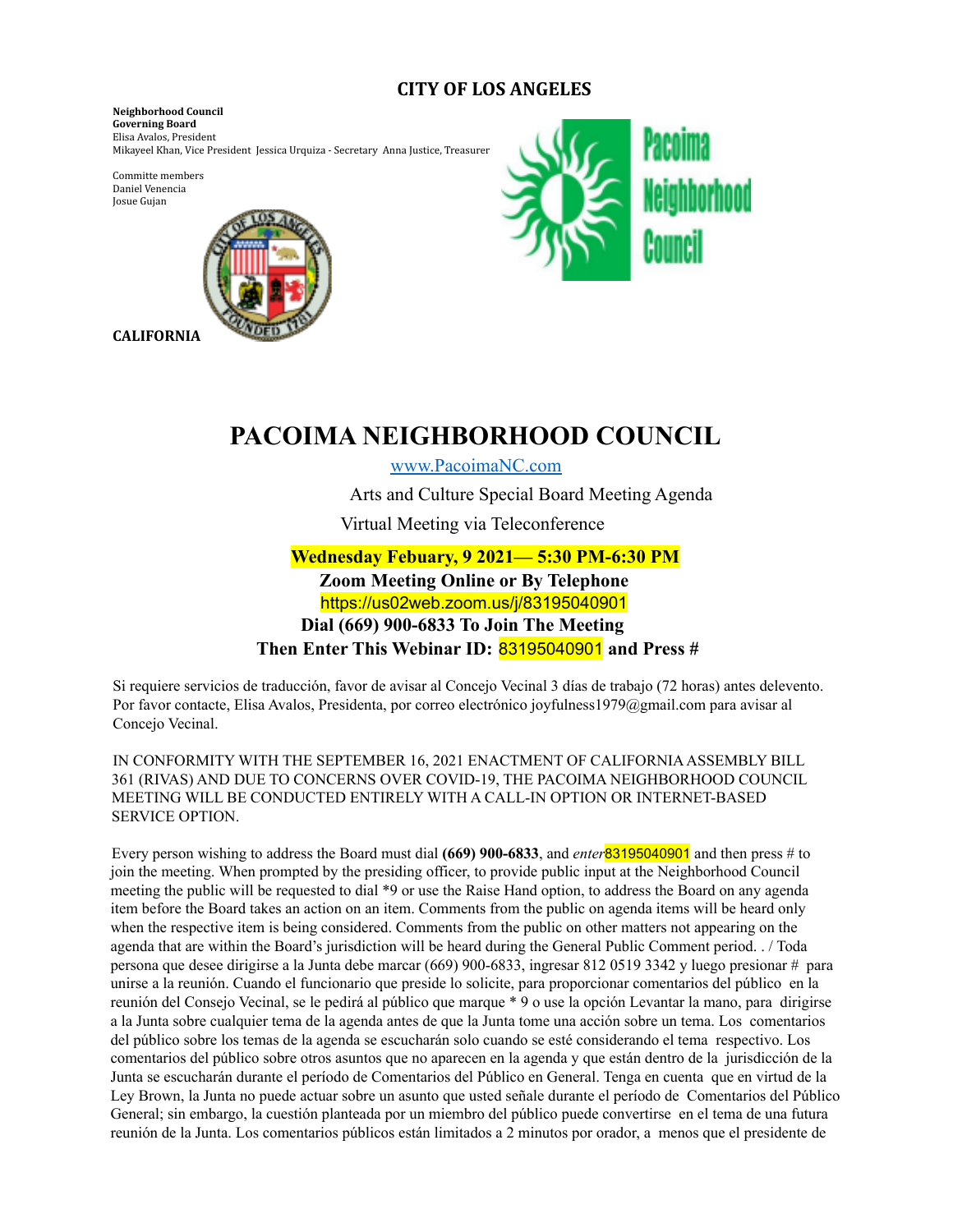la Junta lo modifique.

#### Page **1** of **4**

#### **AB 361 UPDATES:**

Public comment cannot be required to be submitted in advance of the meeting, only real-time public comment is required.

If there are any broadcasting interruptions that prevent the public from observing or hearing the meeting, the meeting must be recessed or adjourned.

If members of the public are unable to provide public comment or be heard due to issues within the Neighborhood Council's control, the meeting must be recessed or adjourned.

Any messaging or virtual background is in the control of the individual board member in their personal capacity and does not reflect any formal position of the Neighborhood Council or the City of Los Angeles.

The Neighborhood Council system enables civic participation for all Angelenos and serves as a voice for improving government responsiveness to local communities and their needs. We are an advisory body to the City of Los Angeles, comprised of volunteer stakeholders who are devoted to the mission of improving our communities and bringing government closer to us.

# **1.WELCOMING REMARKS**

- **a.** Call to order
- **b.** Roll Call

# **2. DISCUSSION ITEM:**

- **a) Discussion/**Updates on Broadus Elementary school mural updates with discussion regarding community paint day and unveiling event
- **b) Discussion** Introduction with Eugene Hutchins from theater of the west and possible collaboration with the Pacoima Neighborhood Council

#### **3. GENERAL PUBLIC COMMENT ON NON-AGENDA ITEMS:**

*Comments from the public on non-agenda items within the Board's jurisdiction (Up to two (2) minutes per speaker, the Chair has the authority to adjust, if necessary, to equal time limits*

# **4. ADJOURNMENT**

Time allocations for agenda items are approximate and may be shortened or lengthened at the discretion of the Chairperson.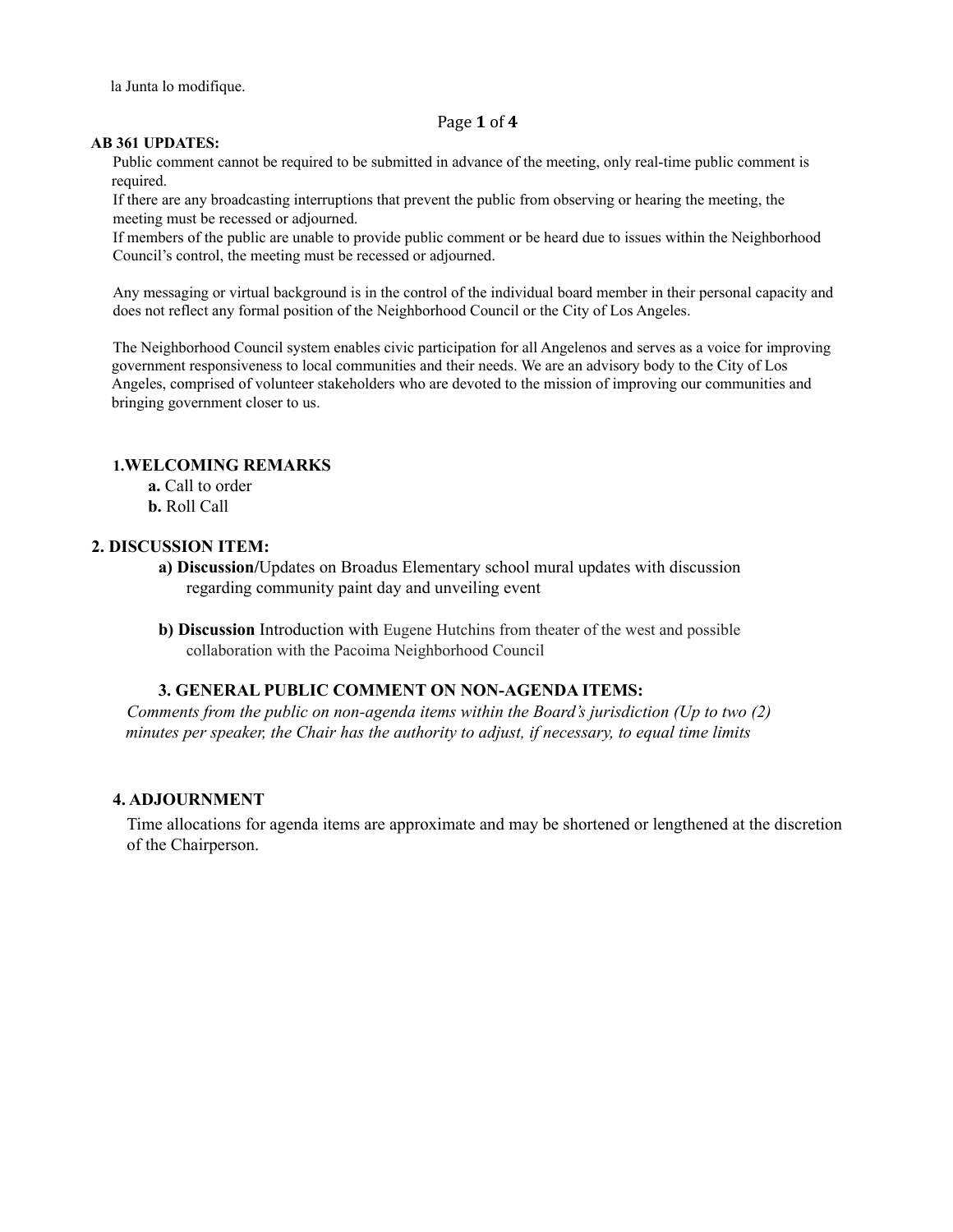#### Page **2** of **4**

**THE AMERICAN WITH DISABILITIES ACT** As a covered entity under Title II of the Americans with Disabilities Act, the City of Los Angeles does not discriminate on the basis of disability and upon request will provide reasonable accommodation to ensure equal access to its programs, services, and activities. Sign language interpreters, assisted listening devices, or other auxiliary aids and/or services may be provided upon request. To ensure availability of services, please make your request at least 3 business days (72 hours) prior to the meeting by contacting the Department of Neighborhood Empowerment by calling (213) 978-1551 or email: NCsupport@lacity.org

**PUBLIC POSTING OF AGENDAS** - PNC agendas are posted for public review at the following community locations and our website.

- El Nido Family Center, 11243 Glenoaks Blvd, Pacoima, CA 91331
- www.PacoimaNC.com
- You can also receive our agendas via email by subscribing to L.A. City's Early Notification System at http://www.lacity.org/government/Subscriptions/NeighborhoodCouncils/index.htm

**PUBLIC ACCESS OF RECORDS –** In compliance with Government Code section 54957.5, non-exempt writings that are distributed to a majority or all of the board in advance of a meeting may be viewed at 11243 Glenoaks Boulevard, #1, Pacoima, California, at our website: www.PacoimaNC.com, or at the scheduled meeting. In addition, if you would like a copy of any record related to an item on the agenda, please contact Elisa Avalos, Board President, at joyfulness1979@gmail.com

#### **RECONSIDERATION AND GRIEVANCE PROCESS**

For information on the PNC's process for board action reconsideration, stakeholder grievance policy, or any other procedural matters related to this Council, please consult the PNC Bylaws. The Bylaws are available at our Board meetings and our website www.PacoimaNC.com

**PUBLIC COMMENT:** Please note that under the Brown Act, the Board is prevented from acting on a matter that you bring to its attention during the General Public Comment period; however, the issue raised by a member of the public may become the subject of a future Board meeting. Public comment is limited to 2 minutes per speaker, unless adjusted by the presiding officer of the Board.

**TRADUCION EN ESPANOL**: Toda persona que desee dirigirse a la Junta debe marcar (669) 900-6833, ingresar 834 5530 1741 y luego presionar # para unirse a la reunión. Cuando el funcionario que preside lo solicite, para proporcionar comentarios del público en la reunión del Consejo Vecinal, se le pedirá al público que marque \* 9 o use la opción Levantar la mano, para dirigirse a la Junta sobre cualquier tema de la agenda antes de que la Junta tome una acción sobre un tema. Los comentarios del público sobre los temas de la agenda se escucharán solo cuando se esté considerando el tema respectivo. Los comentarios del público sobre otros asuntos que no aparecen en la agenda y que están dentro de la jurisdicción de la Junta se escucharán durante el período de Comentarios del Público en General. Tenga en cuenta que en virtud de la Ley Brown, la Junta no puede actuar sobre un asunto que usted señale durante el período de Comentarios del Público General; sin embargo, la cuestión planteada por un miembro del público puede convertirse en el tema de una futura reunión de la Junta. Los comentarios públicos están limitados a 2